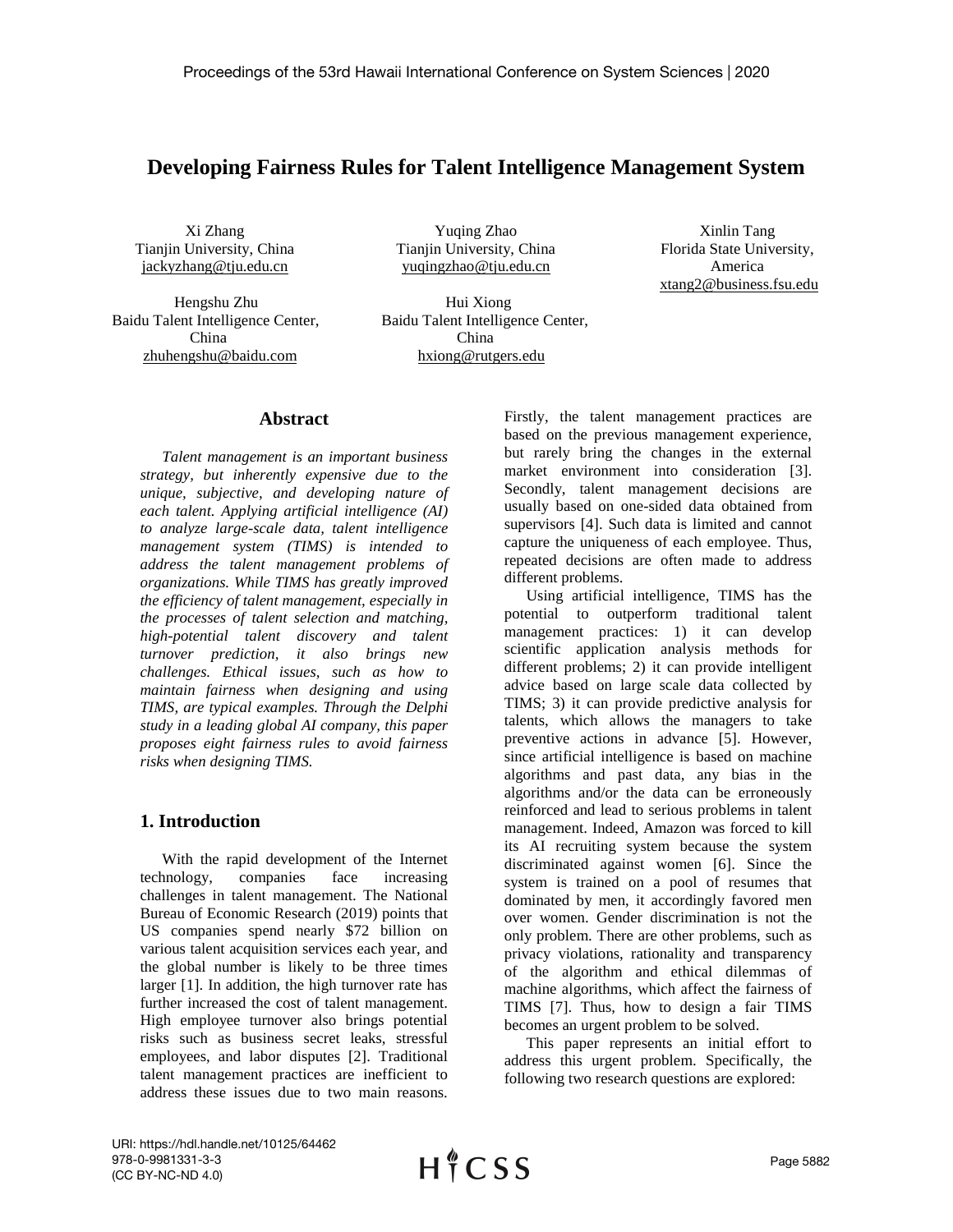1) What are the fairness risks caused by the major features of a TIMS?

2) What are rules that can be used to guide the fairness design of TIMS?

We conduct a Delphi study to answer the two research questions. Experts in a global leading AI company participated in this study. We conducted three rounds of research to form a unified opinion. The results indicate that the six fairness rules proposed by previous literatures cannot completely cover the fairness issues in an AI environment. Two new sets of rules, namely interactivity rules and explanation rules, emerge from the study. Interactivity rules emphasize two-way communication between TIMS and human in order to reduce the degree of information asymmetry. Explanation rules focus on system interpretability, i.e., providing feedback and interpretation of the recommended decisions.

Important theoretical and practical contributions can be generated from this study. We enrich the knowledge of design science and propose a framework for managing AI system's fairness risks. In addition, system designers can apply the fairness rules developed in this paper to TIMS's design; company managers can use these rules to develop talent management strategy to improve the efficiency of talent management; policy makers can use these rules to provide ethics guidelines for AI's use in talent management.

# **2. Literature review**

# **2.1 Organizational justice theory**

Organizational justice theory (OJT) is dedicated to perceived fairness in employment relationship, which has been the research focus of management and organization field for many years [8]. Scholars have discussed the issue of how many dimensions of justice exist in fairness perception. Some researchers focus on one dimension (overall fairness perception), two dimensions (distributive justice and procedural justice), three dimensions (plus interactional justice on the first two types), and four dimensions (interactional justice is subdivided into interpersonal justice and informational justice) [9]. Among them, the most comprehensive classification is to divide organizational justice into four dimensions that are detailed below.

(1) Distributive justice. Distributive justice refers to individual's fairness perception of the decision outcomes and distribution of resources. The most common distributive justice is equity and equality. Equity means people should get rewards that are relatively consistent with their input [10]. Equality means that everyone should have equal opportunities to accept outcomes, and needs refer to the needy individual consider it to be fair when special needs are met [11].

(2) Procedural justice. Procedural justice refers to fairness perception in the decisionmaking process [12]. Procedural justice can be understood as the degree to what extent rules are satisfied or violated during procedural decision making. When a procedure is perceived to be consistent, representative, and unbiased, individuals feel fair even if the outcome is unfavorable.

(3) Interpersonal justice. Interpersonal justice is an integral part of interactional justice [13]. Interpersonal justice refers to giving others dignity and respect in interactions. People believe that they should be treated well, and if not, they feel unfair. Interpersonal treatment mainly reflects individuals experience in decision-making process, which reflects the politeness and appropriateness of questions [14].

(4) Informational justice. Informational justice is another integral part of interactional justice [15]. Information justice refers to fairness perception as to whether a decision maker actually provides sufficient justification for decision making. When managers explain the reasons in detail on how a decision is made, people believe that they are an important part of the organization.

# **2.2 Fairness perception for traditional talent management system**

Previous researches on the fairness perception for traditional talent management system were mostly based on organizational justice theory [16,17,20]. Previous researches have two limitations. First, most researches focus on the selection process [11]. In fact, many dimensions of fairness perception can be applied to other talent management processes [17]. In addition, most subsequent studies did not fully assess the dimensions. Even when considering multiple dimensions of fairness perception, there is no fairness rules guidance for these dimensions [18].

By examining relevant literature on organization justice theory, we identify six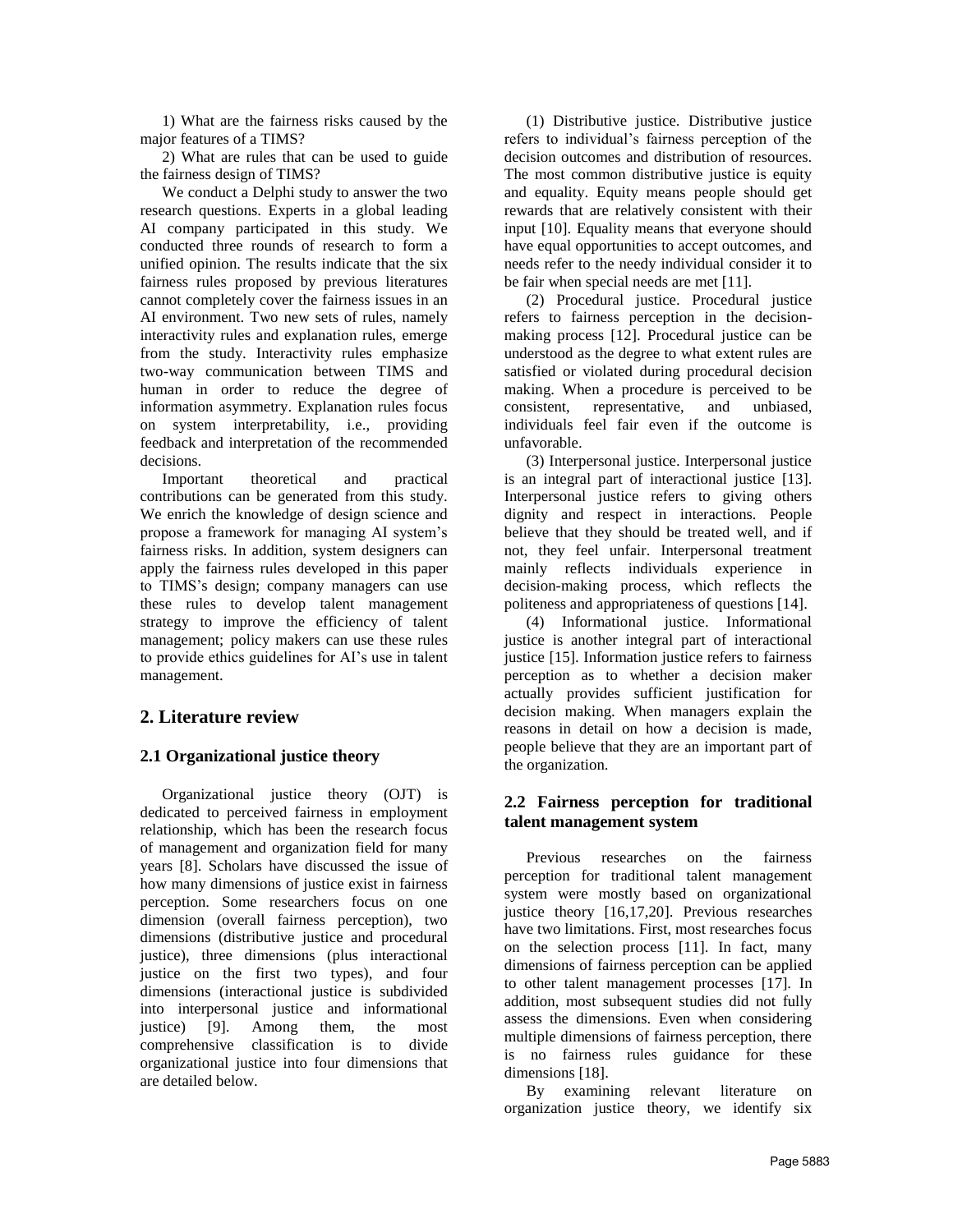fairness rules: consistency rule, representative rule, bias suppression rule, accuracy rule, correctability rule and ethicality rule [19]. Gilliland (1993) and Greenberg (1986) proposed a number of dimensions based on the six rules [11, 20]. The most typical 10 dimensions of fairness rules were derived from researches on

allocation decisions, management equity, performance evaluation, recruitment fairness and interactive justice norms [21]. The relationship among traditional fairness rules and organizational justice theory are summarized in Table 1.

| Dimensions of organizational<br>justice theory                               | <b>Traditional</b><br>fairness rules | <b>Contents of</b><br>traditional<br>fairness rules | <b>Description of contents</b>                                                                                                                                 |
|------------------------------------------------------------------------------|--------------------------------------|-----------------------------------------------------|----------------------------------------------------------------------------------------------------------------------------------------------------------------|
| Distributive justice; Procedural<br>justice                                  | Accuracy rule                        | Job-relatedness                                     | Job relatedness refers to the extent to which<br>decision content is relevant to the job situation<br>or appears to be relevant [18].                          |
| Interpersonal justice (human to<br>human interaction)                        | Representative<br>rule               | Opportunity to<br>perform                           | If decision recipients have the opportunity to<br>express themselves during decision making,<br>they will perceive more fair [22].                             |
| Procedural justice                                                           | Correctability rule                  | Reconsideration<br>opportunity                      | Reconsideration opportunity refers to the<br>opportunity to allow challenging and modifying<br>decisions [20,23,24].                                           |
| Distributive justice                                                         | Consistency rule                     | Consistency                                         | Consistency must ensure that decision<br>procedure is consistent form people to people<br>$[21, 22, 24]$ .                                                     |
| Informational justice                                                        | No corresponding<br>rules            | Feedback                                            | Feedback refers to the interpretation and<br>feedback of the decision results [25].                                                                            |
| Distributive justice                                                         | Bias suppression<br>rule             | Interpersonal<br>effectiveness                      | Interpersonal effectiveness refers to the extent<br>that participants are treated with gentleness and<br>politeness during the decision-making process<br>[25] |
| Interpersonal justice                                                        | No corresponding<br>rules            | Two-way<br>communication                            | Two-way communication refers to the<br>opportunity for members affected by decision-<br>making to provide opinions and consider their<br>views [25].           |
| Procedural justice                                                           | Ethicality rule                      | Ease of fraud                                       | Ease of fraud refers to the difficulty of fraud in<br>the decision-making process [26].                                                                        |
| Procedural justice; Interpersonal<br>justice (human to human<br>interaction) | Ethicality rule                      | Invasion of<br>privacy                              | Invasion of privacy refers to the degree of<br>invasion of personal privacy in the decision-<br>making process [27]                                            |
| Procedural justice; Interpersonal<br>justice (human to human<br>interaction) | Bias suppression<br>rule             | Propriety of<br>questions                           | Question propriety includes illegitimate<br>questions and prejudicial statements during<br>decision-making [11].                                               |
| Procedural justice; Interpersonal<br>justice (human to human<br>interaction) | <b>Ethicality rule</b>               | Honesty                                             | Honesty refers to decision makers' correctness,<br>sincerity, and believability during decision<br>process [14].                                               |

**Table 1 Relationship among traditional fairness rules and organizational justice theory**

*Notes. Feedback and two-way communication have no corresponding rules.*

The six fairness rules provided us a good research direction, but the six rules cannot fully cover the organizational justice theory [19]. As can be seen in Table 1, feedback and two-way communication have no corresponding rules. In addition, the six rules only explained three dimensions of organizational justice theory, which were distribution justice, procedural justice and interpersonal justice (human to human interaction).

# **2.3 Fairness perception for talent intelligence management system (TIMS)**

**2.3.1 Talent intelligence management system.** Talent intelligence management system (TIMS) is an AI-based system. The digital innovation and advancement of TIMS have produced a range of talent identification and assessment tools [28]. Intelligent recruitment system can help organizations find the right people and automatically match candidates to the right job [29]. Intelligent talent development /turnover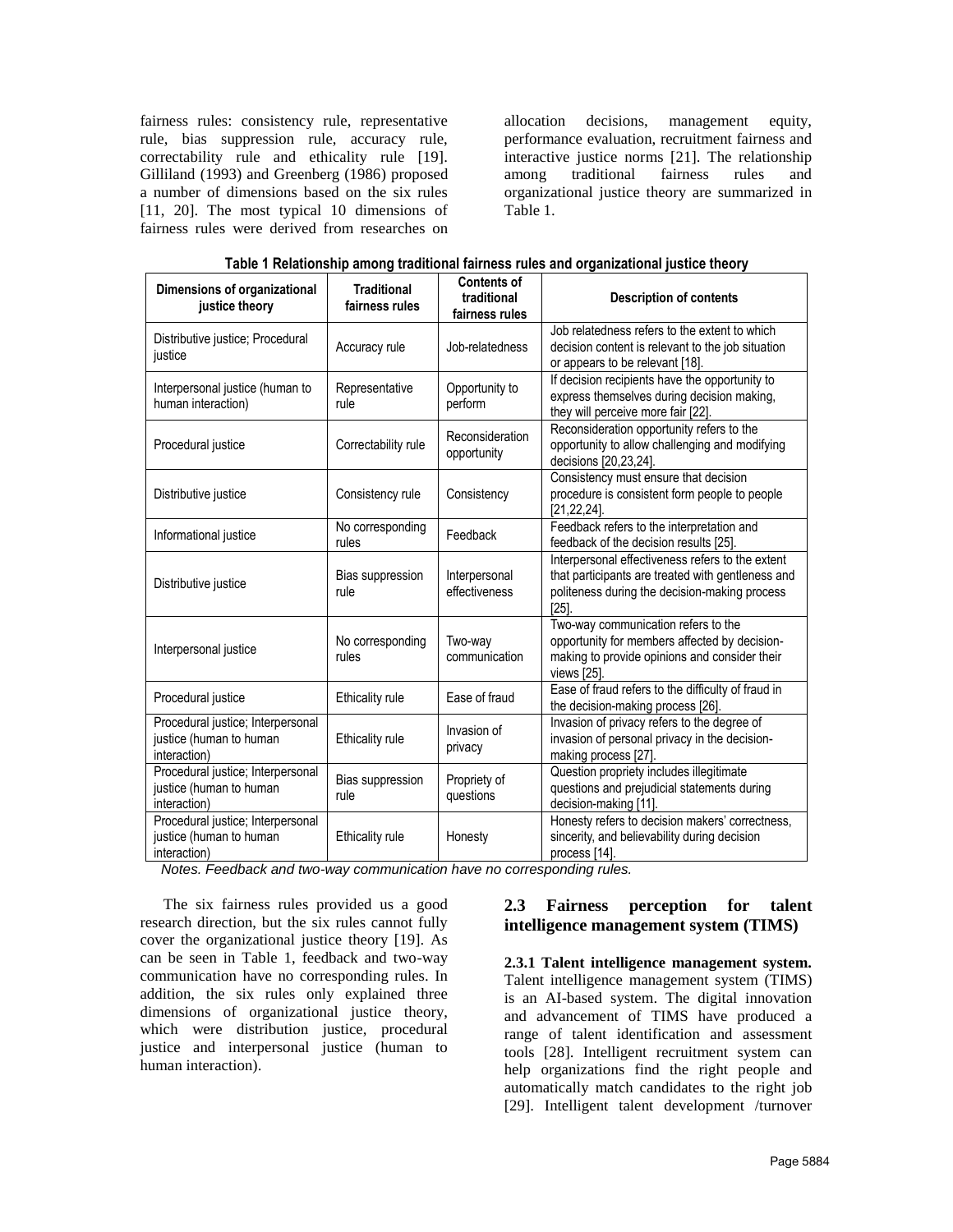prediction system can predict talent career development route and turnover probability, which can provide reference for employee retention [30]. High-potential talent discovery system explores and discovers talents through talent circles and more talent activities [31]. More and more TIMSs are serving talent management, greatly improving the efficiency of talent management. However, the fairness issues of TIMS in talent management are appearing. The fairness issue is a matter of general concern, so it is necessary to construct a theoretical framework to avoid fairness risks.

**2.3.2 Fairness rules for TIMS.** The six rules proposed by scholars are a general statement of the fairness perception of traditional talent management processes, but AI technology has changed these processes. Especially when used to evaluate the fairness perception of TIMS, these rules may not be fully covered the four dimensions of organizational justice. Table 1 indicates that these six rules only explain the first three dimensions of organizational justice theory, and there is no rule for information justice. At the same time, the application of TIMS is no longer a human-to-human interaction, but now it becomes a machine-to-human interaction. Therefore, interpersonal justice should consider the fairness perception of machine-to-human interaction. Based on the guidance of these two dimensions we revise the existing six rules and add two new rules: interactivity rule and explanation rule. In order to verify the validity of the fairness rules, we conducted a Delphi study.

# **3. The Delphi Study**

Delphi study tries to get consensus from a group of experts through a controlled repetitive process, which avoids direct confrontation between experts [33]. The experts participated in this Delphi study come from a leading high-tech company, which is mainly engaged in search engine services. There are about 40000 employees in this company. The employees span various professional fields, including information system, business management and human resource management. The large number and diversity of employees impose great challenges on talent management. The company has set up a Talent Intelligence Center to solve the problem of talent management. Since 2016, the company has gradually developed a talent intelligence management system (TIMS). Based on AI technology, this system provides a complete set of intelligent talent management tools, transforming the traditional talent management process to a data-driven process. As an early adopter of TIMS, this company provides a good research site for this study. We invited 10 experts in Talent Intelligence Center to participate in the Delphi study, which contain 3 human resources managers, 4 system developers and 3 researchers in the field of human resource management and IS. They have extensive experience in designing and using TIMS. Thus, they can provide a relatively complete item pool of TIMS.

We follow the standard process to conduct the Delphi study in three phases [32]. In the first phase, each of the ten experts brainstormed at least ten AI features of TIMS. A total of thirtyfour features of TIMS were proposed. In this phase, many repeated features have been deleted and similar features merged. In the second phase, each expert selected at least ten features that they considered important in affecting the fairness perception in talent management from the list generated from the first phase. This process reduced the number of AI features to twentyfive items. In the last phase, the experts classified different features into the fairness rules.

# **3.1 Transcripts of interviews**

In addition to the Delphi study, we conducted face-to-face interviews with these 10 experts. The interviews mainly focused on exploring the following questions: (1) What is the usage scenario of each feature of TIMS? (2) Why do you think that this feature will violate the corresponding fairness rules when it is actually applied? (3) Which fairness rule should be followed in the implementation of TIMS in different talent management stages? There is no strict answer order, and the interviewees can choose to answer all or part of the questions. Transcripts of interviews are shown in Table 2.

**Table 2 Transcripts of interviews**

| Al features of<br><b>TIMS</b> | Quotes of interviews                                                                                   |
|-------------------------------|--------------------------------------------------------------------------------------------------------|
| Intelligent video             | "Intelligent video interview is mainly used in recruitment interview process, which mainly affects the |
| interview                     | fairness of recruitment. Intelligent recruitment system can simulate real interview scenarios, and     |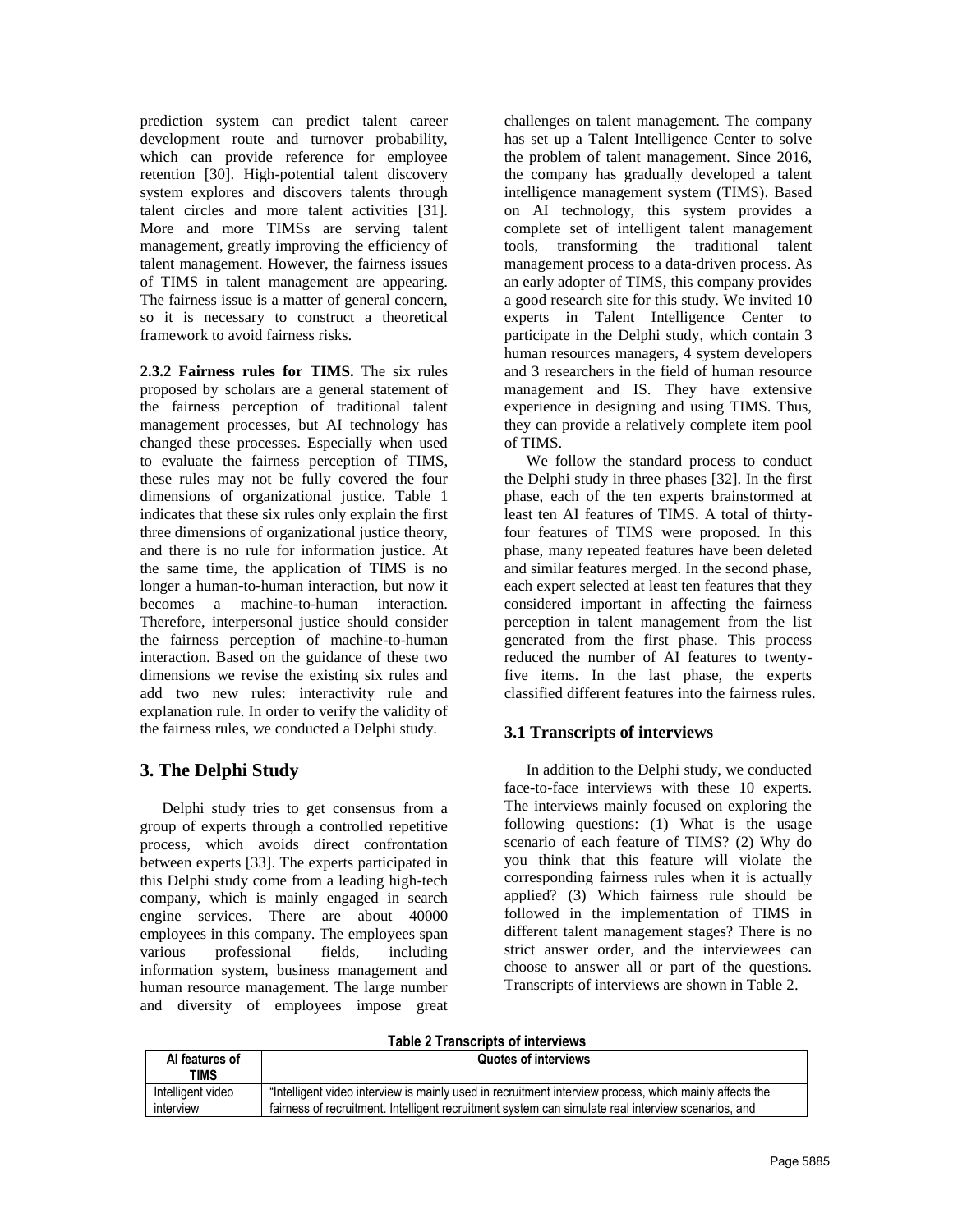|                                                  | combine semantics analysis and image analysis." [System developer & researcher in IS]<br>"In the video interview, the machine communicates with the interviewer, and the two-way communication<br>may violate the Interactivity rule. At the same time, intelligent video interview may have certain risks of<br>cheating. For example, the partners who do not appear in the video lens can provide answers, that is,<br>there is a certain ease of fraud, so the Ethicality rule may be violated." [Human resources manager]<br>"I don't think intelligent video interviews can lead to cheating. The interview process will limit the<br>repetition and time of the answers. It will examine the interviewer's reaction of speed and ability. It is<br>actually a certain restriction on possible cheating behavior." [System developer& researchers] |
|--------------------------------------------------|----------------------------------------------------------------------------------------------------------------------------------------------------------------------------------------------------------------------------------------------------------------------------------------------------------------------------------------------------------------------------------------------------------------------------------------------------------------------------------------------------------------------------------------------------------------------------------------------------------------------------------------------------------------------------------------------------------------------------------------------------------------------------------------------------------------------------------------------------------|
| Person-job fit                                   | "Person-job fit is the highlight feature of intelligent recruitment system. It mainly focuses on the service<br>derived from the fit problems between talents and jobs encountered in the recruitment process. This<br>feature measures the degree of job relatedness." [Human resources managers]<br>"Person-job fit needs to assess the candidates' information and match the job requirements. However,<br>the accuracy of the assessment and matching may lead to fairness issues."[System developer &<br>researcher]                                                                                                                                                                                                                                                                                                                                |
| Intelligent<br>interviewer<br>assessment and fit | "Intelligent interviewer assessment and fit is based on the evaluation criteria of past interviewers<br>evaluation data. The main concern is the consistency of evaluation criteria."[Human resources<br>managers & researcher]                                                                                                                                                                                                                                                                                                                                                                                                                                                                                                                                                                                                                          |
| Intelligent<br>performance<br>forecast           | "Intelligent performance forecasting is to predict employee performance and may lead to the<br>consistency concern of assessment in TIMS."[System developer]<br>"I think intelligent performance forecast is very relevant to job relatedness."[Human resources manager]<br>"If we compare consistency and job relatedness, I think intelligent performance forecast may violate<br>consistency in terms of fairness."[Other human resources manager & researcher]                                                                                                                                                                                                                                                                                                                                                                                       |
| Intelligent risk<br>forecast                     | "Intelligent risk forecast mainly predicts organizational risks based on risk prediction indicators, such as<br>predicting organizational stability and organizational management risk."[Human resources manager]<br>"If the final risk prediction results can provide explanatory feedback, I think it will be more<br>fairness."[System developer & researcher]                                                                                                                                                                                                                                                                                                                                                                                                                                                                                        |
| High-potential<br>talent identification          | "This feature is to identify those talents with promotion potential. The identification of high-potential<br>talents is an important part of employee development plan and it is also a significant factor in<br>determining the quality of talent pool within the enterprise."[Human resources managers]<br>"Enterprises need to accurately identify and select high-potential employees, but what kind of<br>employees are high-potential talents? I think the consistency of identification standards is an important<br>factor affecting employees' fairness perception."[Researcher & human resources managers]                                                                                                                                                                                                                                     |
| <b>Business core</b><br>analysis                 | "This feature uses social network to analyze the position of each employee in the overall business line.<br>To make each employee feel fair, this feature should use consistent analytical metrics."[System<br>developer & researcher]                                                                                                                                                                                                                                                                                                                                                                                                                                                                                                                                                                                                                   |
| New star index<br>evaluation                     | "The feature assesses whether an employee after internship will grow into a high-potential talent in the<br>future. An evaluation score is given mainly based on the performance of his internship period and social<br>network data."[Human resources manager]<br>"For a person who is not a long-time employee, the decision criteria needs to be discussed whether he<br>is a high-potential talent or not by observing his performance during internship."[Researcher]                                                                                                                                                                                                                                                                                                                                                                               |
| Intelligent grade<br>benchmark                   | "Intelligent grade benchmarking is used to guide job setup and resource allocation by comparing the<br>skills and responsibilities of job position in different companies."[Human resources manager]<br>"For the results of intelligent grade benchmarking, the system should allocate resources according to<br>the consistency standard for each job position."[System developer]                                                                                                                                                                                                                                                                                                                                                                                                                                                                      |
| Intelligent salary<br>forecast                   | "Intelligent salary forecast is first described by employees' self-expression, and then matched with the<br>job requirements to achieve salary forecasting."[System developer]<br>"Intelligent salary forecast is based on employees' self- recommendation, which is an important factor in<br>representing employees' ability to get corresponding salary. Intelligent systems should give more<br>opportunities to perform, so that employees feel more fairness."[Human resources manager &<br>researcher]                                                                                                                                                                                                                                                                                                                                            |
| Turnover forecast                                | "Turnover forecast can predict which employee will leave and which employee is looking for other job.<br>Company can find the employees' resignation intention in time and adopt retention strategy."[System<br>developer]<br>"Turnover forecast should provide feedback where the employees may be dissatisfied. And the<br>interpretation of the results of the turnover forecast. These reflect the fairness of TIMS."[Human<br>resources manager]                                                                                                                                                                                                                                                                                                                                                                                                    |
| Intelligent<br>collaborative office              | "Intelligent collaborative office is mainly used for inter-organization office, issuing job notifications and<br>collaborative teamwork. It ensures a clear organizational structure and improves collaboration<br>efficiency." [System developer & researcher]<br>"This feature focuses on collaboration and interaction between employees. If this process is biased, it<br>will be considered unfair."[Human resources manager]                                                                                                                                                                                                                                                                                                                                                                                                                       |
| Organizational                                   | "This feature is mainly used to predict organizational innovation performance. It is closely related to                                                                                                                                                                                                                                                                                                                                                                                                                                                                                                                                                                                                                                                                                                                                                  |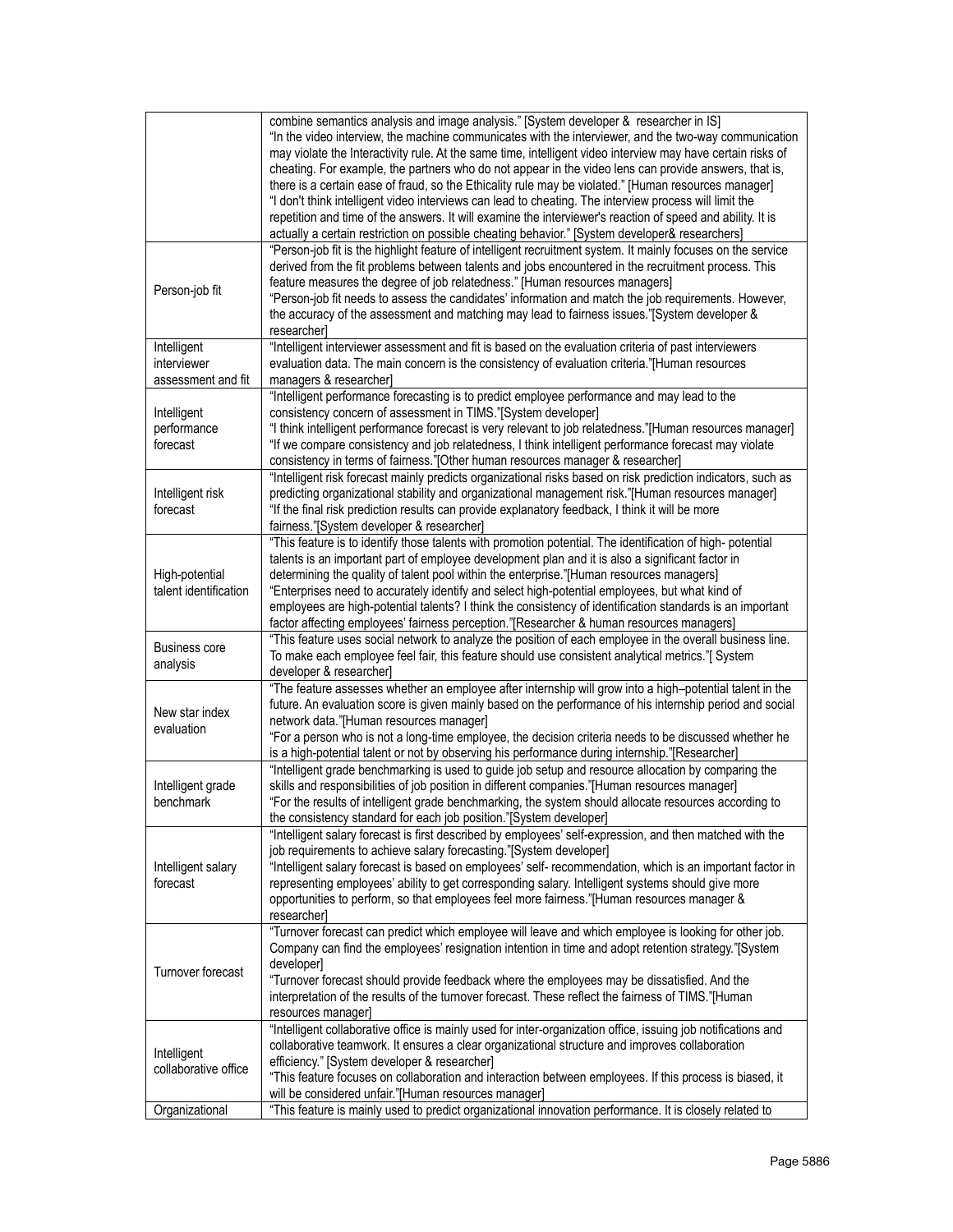| innovation forecast                  | nature of work and job performance."[System developer]<br>"The accuracy of prediction is an important factor affecting fairness perception."[Researcher]                                                             |
|--------------------------------------|----------------------------------------------------------------------------------------------------------------------------------------------------------------------------------------------------------------------|
|                                      | "Organizational stability not only provides feedback on the status of employees entering or leaving the                                                                                                              |
|                                      | organization, but also feedback on the overall activity of the organization."[System developer &                                                                                                                     |
| Organizational                       | researcher]                                                                                                                                                                                                          |
| stability prediction                 | "The system will give a score of organizational stability, but the interpretation of the final result is the                                                                                                         |
|                                      | issue we care about. For example, which aspects of the organization have instability factors and we<br>should promote or eliminate what bad things happen."[Human resources manager]                                 |
|                                      | "The organizational culture assessment is mainly used to compare the differences between the                                                                                                                         |
|                                      | enterprise and the whole industry, and to measure the adaptability of corporate culture and long-term                                                                                                                |
| Organizational<br>culture assessment | development strategy."[Human resources manager]                                                                                                                                                                      |
|                                      | "However, whether the evaluation criteria of organizational culture adapts to the unique cultural                                                                                                                    |
|                                      | background is still uncertain, and there may be industry bias in the systematic evaluation."[Researcher]<br>"Organizational health refers to the effectiveness and maturity in the organization's operation process. |
|                                      | Specifically, it refers to the efficiency of organizational business development and the integrity of                                                                                                                |
| Organizational                       | organizational construction."[Human resources manager]                                                                                                                                                               |
| health analysis                      | "Organizational health analysis requires the organization of internal and external privacy information in                                                                                                            |
|                                      | order to obtain accurate analysis results, so this feature may invade privacy."[System developer &                                                                                                                   |
|                                      | researcher                                                                                                                                                                                                           |
|                                      | "Organizational public opinion analysis is aimed at the focus events or topics related to organizational<br>interests, grasping the development trend, conducting in-depth thinking processing and analysis, and     |
| Organizational                       | formulating corresponding countermeasures."[Human resources manager & system developer &]                                                                                                                            |
| public opinion                       | "The media is developing rapidly, the speed of information fermentation is also very fast. The company                                                                                                               |
| discovery                            | needs to grasp the event sensation information in time, and provide feedback and explanation of the                                                                                                                  |
|                                      | sensation. In this case, the system will be considered more reliable and guarantee healthy                                                                                                                           |
|                                      | development." [Researcher]                                                                                                                                                                                           |
| Organizational<br>importance         | "This feature mainly assesses the importance of a department in the company's business, but whether<br>the criteria are appropriate is also a question worthy of further study."[Human resources manager]            |
| assessment                           |                                                                                                                                                                                                                      |
|                                      | "Employee retention cost estimate is an assessment of the replacement cost of job position, which has                                                                                                                |
|                                      | significant reference for employee turnover and job setting."[System developer & researcher& human                                                                                                                   |
| Employee retention                   | resources managers]                                                                                                                                                                                                  |
| cost estimate                        | "The feature needs to comprehensively examine the substitutability of employee positions and nature of                                                                                                               |
|                                      | work for evaluation. The accuracy of assessment has an important impact on fairness<br>perception."[System developer]                                                                                                |
|                                      | "This feature can generate some recommendations for employee retention based on the results of                                                                                                                       |
| Employee retention                   | employee retention cost estimate. It forms a specific retention policy according to employees' basic                                                                                                                 |
| strategy generation                  | information, which may infringe on personal privacy."[System developer & human resources manager]                                                                                                                    |
|                                      | "Personalized training uses some auxiliary intelligent systems to provide staff training channels, such as                                                                                                           |
|                                      | accurately recommending employee training content, timely replenishing business knowledge for                                                                                                                        |
| Personalized<br>training             | employees, and ultimately giving employees personalized training evaluation."[System developer]<br>"Personalized training is a personalized evaluation feature for different employees. I think that if the          |
|                                      | system gives more personalized opportunities to perform, I will feel more fairness to the final training                                                                                                             |
|                                      | results."[Researcher]                                                                                                                                                                                                |
|                                      | "Talent portrait score the qualities that candidates demonstrates, such as educational experience, work                                                                                                              |
| Talent portrait                      | experience, professional skills and personality traits. Of course, this is mainly based on the candidates'                                                                                                           |
|                                      | self-expression, so the system should provide candidates with sufficient opportunities to perform, thus<br>they feel fair in the evaluation process."[Human resources managers & system developer]                   |
|                                      | "Intelligent humanistic care is a general term for some features of TIMS that pay attention to the                                                                                                                   |
| Intelligent                          | physical and mental health of employees. Common psychological counseling and support, friend                                                                                                                         |
|                                      | recommendation, employee welfare counseling, etc."[System developer]                                                                                                                                                 |
| humanistic care                      | "The mutual understanding, communication and support between enterprises and employees can                                                                                                                           |
|                                      | increase the happiness of employees. This feature directly reflects the fairness treatment of                                                                                                                        |
|                                      | interpersonal communication and care."[Human resources manager & researcher]<br>"This feature can actually be called agile performance management. It is mainly to dynamically monitor                               |
| Work status<br>monitoring            | the employees' work and performance realization process."[System developer]                                                                                                                                          |
|                                      | "However, due to the detection of employees' work status information, employees may have a sense of                                                                                                                  |
|                                      | being monitored and feel their privacy has been violated."[Researcher & human resources manager]                                                                                                                     |
| High-potential                       | "This feature is used to predict the development path of high-potential talents, such as job promotion                                                                                                               |
| talent development                   | and career change. However, the development path is not constant. With the subsequent performance<br>of high-potential talents, the development path can be modified and changed. Obviously this is what a           |
| path prediction                      | fair and intelligent talent management system should have."[System developer & researcher]                                                                                                                           |
|                                      |                                                                                                                                                                                                                      |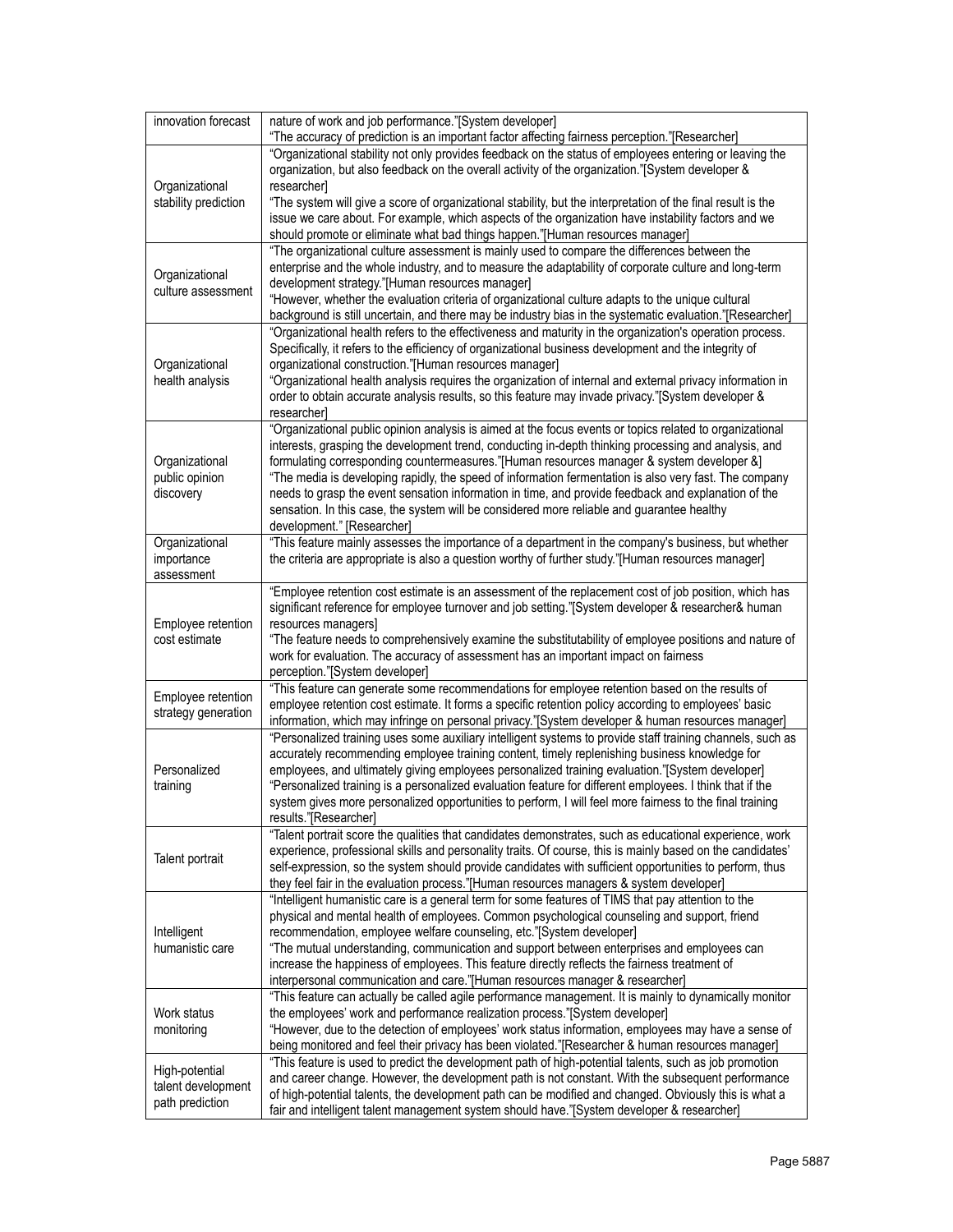#### **3.2 Results of the Delphi study**

After all experts' opinions have been unified, we used agreement level to test the consensus level between experts. Agreement level refers to a consistent statement of agreement or disagreement, most of which are usually defined above 50 percent [34]. We removed the features categories that have a agreement level below 50%, and sorted the top ranked rules that experts considered to be the most consistent or easiest to violate.

| <b>Fairness rules</b>   | Al features                                       | <b>Agreement level (percent)</b> |
|-------------------------|---------------------------------------------------|----------------------------------|
| Consistency rule        | Intelligent interviewer assessment and fit        | 80                               |
|                         | Intelligent performance forecast                  | 90                               |
|                         | High-potential talent identification              | 100                              |
|                         | Business core analysis                            | 90                               |
|                         | Intelligent grade benchmark                       | 100                              |
|                         | Intelligent salary forecast                       | 80                               |
| Representative rule     | Personalized training                             | 100                              |
|                         | Talent portrait                                   | 90                               |
|                         | Intelligent collaborative office                  | 90                               |
|                         | New star index evaluation                         | 80                               |
| Bias suppression rule   | Organizational culture assessment                 | 80                               |
|                         | Organizational importance assessment              | 90                               |
| Accuracy rule           | Person-job fit                                    | 90                               |
|                         | Organizational innovation forecast                | 80                               |
|                         | Employee retention cost estimate                  | 80                               |
| Correctability rule     | High-potential talent development path prediction | 80                               |
| <b>Ethicality rule</b>  | Employee retention strategy generation            | 70                               |
|                         | Work status monitoring                            | 90                               |
|                         | Organization health analysis                      | 80                               |
| Interactivity rule      | Intelligent video interview                       | 70                               |
|                         | Intelligent humanistic care                       | 70                               |
| <b>Explanation rule</b> | Intelligent risk forecast                         | 70                               |
|                         | Turnover forecast                                 | 80                               |
|                         | Organizational stability prediction               | 90                               |
|                         | Organizational public opinion discovery           | 90                               |

#### **Table 3 Classification results of the Delphi study**

## **4. Findings from the Delphi study**

We summarize the new fairness rules of TIMS and corresponding contents in Table 4.

(1) Consistency rule. Consistency rule can be understood as similar to equal distribution, which means everyone should have equal opportunities to get decision results and the decision criteria are consistent [21,23]. TIMS should be consistent with everyone during decision-making process, which is similar with consistency rule in traditional talent management process.

(2) Representative rule. Representative rule allows individuals to have opportunities to express their own characteristics or capabilities. Procedures are perceived to be more fair if individuals have opportunity to express themselves before the decision is made [22, 25].

(3) Bias suppression rule. Although TIMS is an AI-based system, it may cause bias due to different training samples. One dimension of fairness was related to "interpersonal effectiveness", which is

the same as traditional bias suppression rule [14]. And another dimension of traditional bias suppression rule is "propriety of questions". However, "propriety of decision criteria" should be considered in TIMS, because "propriety of decision criteria" refers to the appropriateness of the basis for decision making, including biased standards and procedures [11].

(4) Accuracy rule. Previous accuracy rule includes "job relatedness" [26], which refers to the extent that the decision measures the content relevant to job situation or appears to be valid. In TIMS, "job relatedness" still belongs to accuracy rule, but the application scenario has changed from the traditional talent management system to TIMS.

(5) Correctability rule. Correctability rule refers to the opportunity to challenge or modify the decision-making evaluation process [20, 23]. TIMS should be fault tolerant because there may be erroneous operations and improper procedures. We can also use "reconsideration opportunity" as the dimension of correctability rule of TIMS.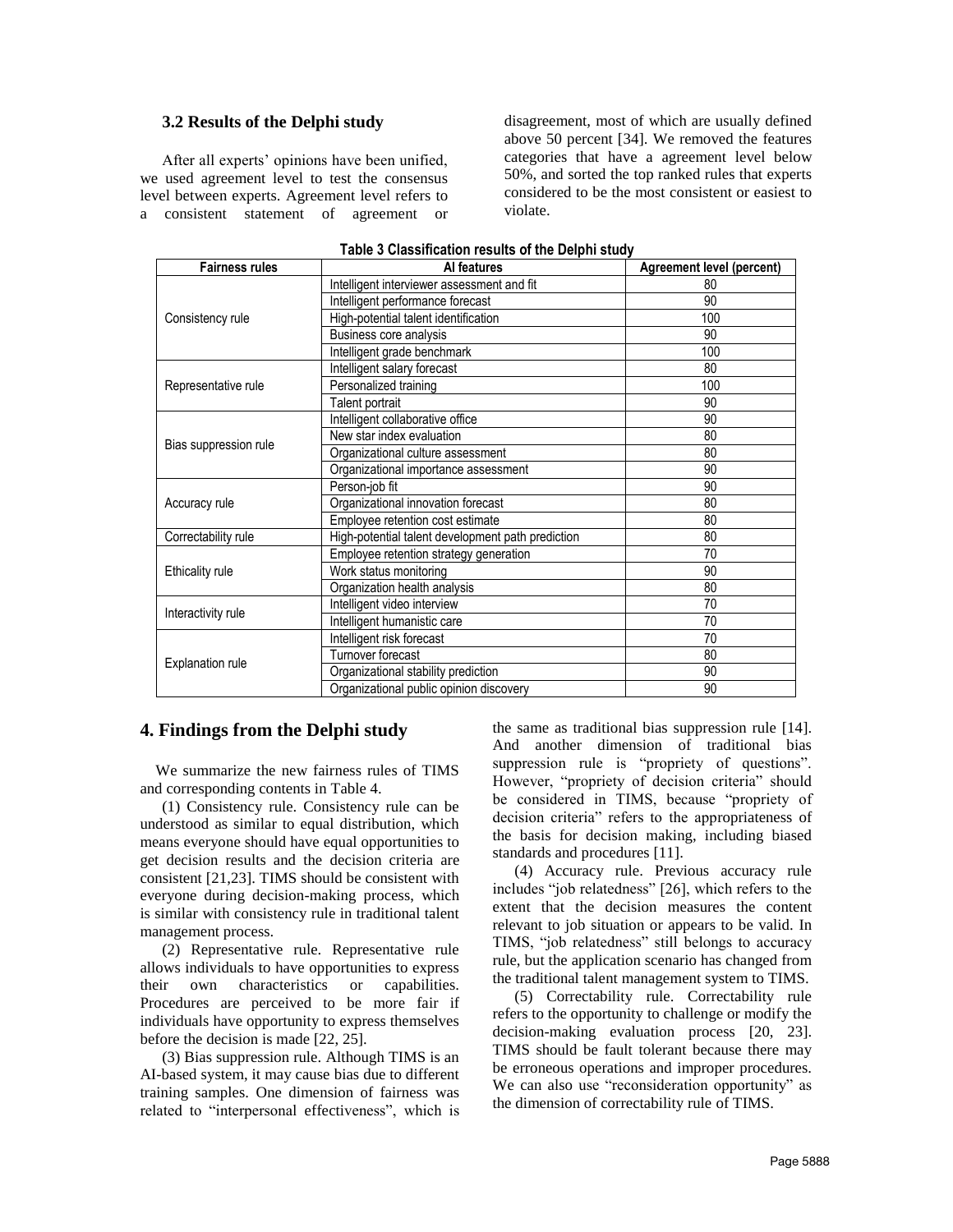(6) Ethicality rule. Both traditional talent management system and TIMS should follow ethicality rule. The first dimension is "ease of fraud". The second dimension of ethicality rule is "invasion of privacy". Arvey and Sackett (1993) indicated that the two dimensions may influence individuals' reactions to fairness [26].

(7) Interactivity rule. Two-way communication is an embodiment of interactivity, but it can occur not only between human to human but also between human to machine [34, 35, 36]. So we add interactive rule to explain "two-way communication".

(8) Explanation rule. The provision of informative feedback is cited as an important factor of information justice [35]. Feedback may be an interpretive procedural factor because it is a factor that organizations can easily improve without increasing the extra cost of system development. Therefore, we add explanation rule to indicate "feedback" of TIMS.

| <b>New fairness rules</b> | <b>Contents of new fairness rules</b> |  |
|---------------------------|---------------------------------------|--|
| Consistency rule          | Consistency                           |  |
| Representative rule       | Opportunity to perform                |  |
|                           | Interpersonal effectiveness           |  |
| Bias suppression rule     | Propriety of decision criteria        |  |
| Accuracy rule             | Job-relatedness                       |  |
| Correctability rule       | Reconsideration opportunity           |  |
| Ethicality rule           | Ease of fraud                         |  |
|                           | Invasion of privacy                   |  |
| Interactivity rule        | Two-way communication                 |  |
| <b>Explanation rule</b>   | Feedback                              |  |

**Table 4 New fairness rules of TIMS**

# **4.2 Rules distribution of TIMS's fairness design**

Combined interview records, we have further understood the usage scenarios of TIMS, which provides guidance and recommendations for fairness design of TIMS at different talent management stages. Based on different factors and management procedures in talent management process, we divide talent management stages into before hiring, during hiring and after hiring [37, 38]. We map the distribution of fairness rules in different talent management stages (Figure 1).

Before hiring, talent management focuses on talent attraction and recruitment. Intelligent interviewer evaluation and fit, intelligent salary forecasting, talent portrait, person-job fit, and intelligent video interviewing are the main features used by TIMS at this stage [37]. The corresponding fairness rules are consistency rule, representative rule, accuracy rule, and interactivity rule. During hiring, talent management mainly focuses on staff placement, training and evaluation. Business core analysis, intelligent grade benchmarking, personalized training, new star index evaluation, organizational culture assessment, organizational importance assessment are the main functions used by TIMS at this stage [38,39] The corresponding fairness rules are consistency rule, representative rule, bias suppression rule. After hiring, talent management focuses on performance management, promotion and retention. Intelligent performance forecasting, high potential talent identification, intelligent collaborative office, organizational innovation forecast, employee retention cost estimation, high potential talent development path prediction, employee retention strategy generation, work status monitoring, organizational health analysis, intelligent humanistic care, intelligent risk prediction, turnover prediction, organizational stability prediction and organizational public opinion discovery are the main features of TIMS at this stage [27,39]. The corresponding fairness rules are consistency rule, bias suppression rule, accuracy rule, correctability rule, ethicality rule, interactivity rule and explanation rule.



## **5. Discussion**

AI technology applied to talent management has greatly improved the efficiency of human resource management, but it also can cause corresponding fairness risks. If employees feel that they have been treated unfairly, there are huge hidden dangers for the company, such as outflow of talents and low performance. To reduce or mitigate the potential fairness risks generated from AI technology in the talent management process, this paper proposes eight fairness rules based on a Delphi study. These rules describe in detail the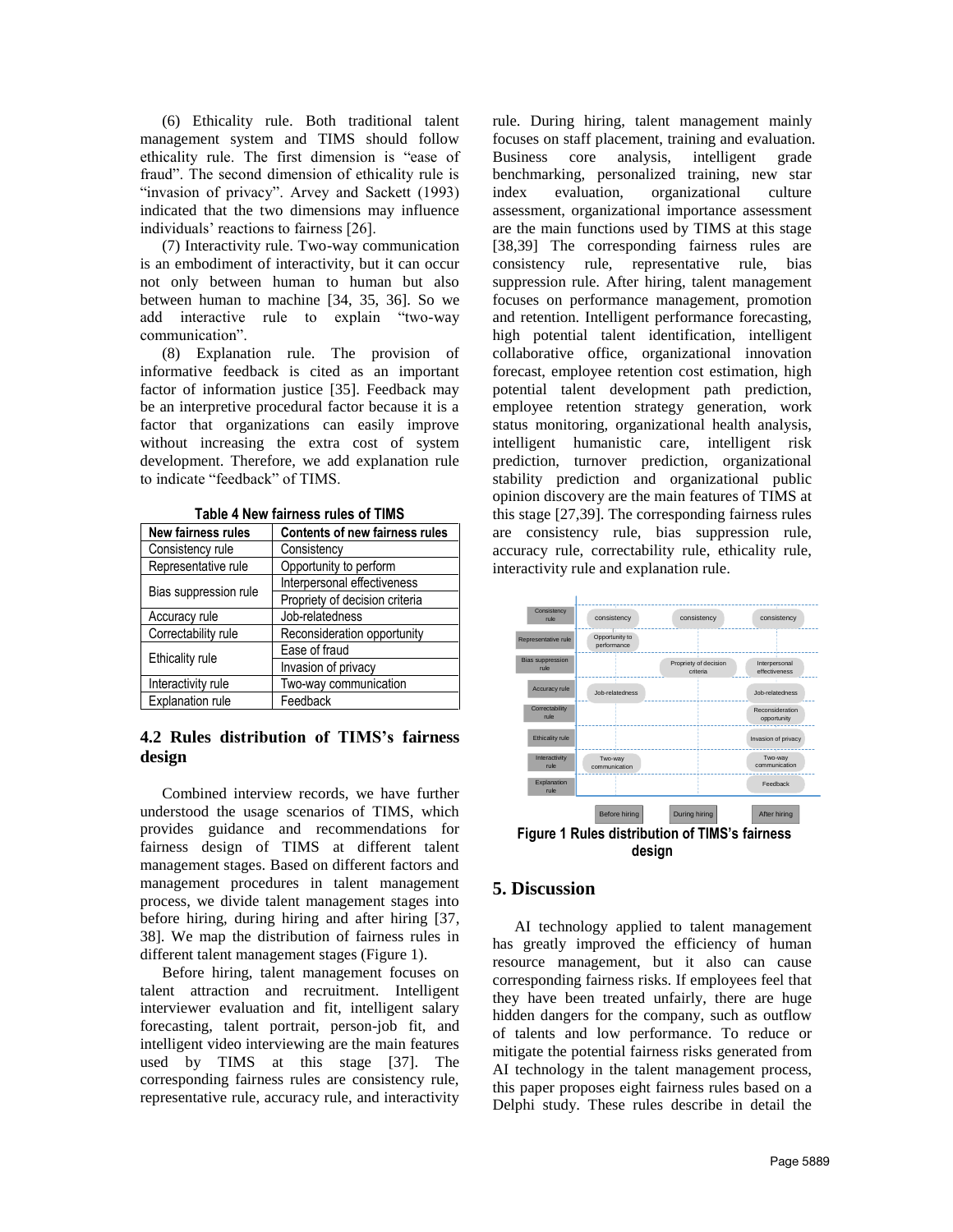employee perceived fairness risks that can be caused by the current TIMS.

Compared with the fairness rules of traditional talent management system, interactivity rule and expenditure rule are newly added. When AI is applied to the field of talent management, the HR managers should pay more attention to the humancomputer interaction experience and the interpretability of the decision-making process. In particular, TIMS should not be a cold, unfeeling machine, but rather fair, gentleman and rational.

Moreover, we map the distribution of fairness rules to the talent management stages to identify the most important rules for each stage. As shown in Figure 1, the issues affected employees' fairness perception vary across the three stages of talent management. Accordingly, the set of fairness rules that TIMS should follow need to be adjusted to reflect this change. This result can be used to guide TIMS design and application at different talent management stages, which can alleviate the fairness issues of TIMS and improving employees' fairness perception.

## **5.1 Implications for Theory**

From a theoretical perspective, this study has three contributions. First, we extend the boundaries of organizational justice theory, which was primarily developed to address fairness perceptions in human dominated talent management practices. But when artificial intelligence technology is used to automate talent management process, new fairness issues emerge. Second, we enrich the knowledge of design science and provide guidance to avoid fairness risk in AI system design. Third, we propose a theoretical framework to manage AI by developing fairness rules, which lays the ground to study the effect of AI system on organization.

## **5.2 Implications for Practice**

As artificial intelligence technology is increasingly used by companies in human resource management, new risks and concerns emerge. How to control or mitigate these risks and concerns becomes an urgent research topic that can affect the use of AI use in the talent management process at the technical level, company level and policy level. Specifically, system designers can apply the fairness rules developed in this paper to TIMS's design; company managers can use these rules to develop talent management strategy to improve the efficiency of talent management; policy makers can use these rules to provide ethics guidelines for AI's use in talent management.

#### **5.3 Directions for Future Studies**

The fairness rules developed in this paper serve as a base to avoid fairness risks. There are many directions worth studying in the future.

(1) One of the most important future directions is to verify the validity of fairness rules developed in this paper, which are the basis for studying the effect of TIMS on organizational outcomes.

(2) Another direction related to fairness rules is the salience of these rules in different talent management stages. The fair issues vary in different talent management stages. As TIMS's features are constantly improved and new features appearing, the corresponding fairness issues are gradually increasing. Therefore, the fairness rules in different talent management stages need to be constantly revised and improved.

(3) Finally, future research should empirically verify the relationship between TIMS's fairness and organizational outcomes. According to these rules, the features of TIMS can be abstracted into management variables used in constructing management model, and the effect of TIMS's fairness on organizational outcomes can be explored through empirical research.

# **6. References**

[1] The National Bureau of Economic Research. "US business cycle expansions and contractions", accessed 2019, February 20.

[2] Hancock J I, Allen D G, Bosco F A, et al. "Meta-Analytic Review of Employee Turnover as a Predictor of Firm Performance", Journal of Management, 2013, 39(3), pp. 573-603.

[3] Garavan T N, Nilsson S, [Per‐Erik Ellström.](https://www.emeraldinsight.com/author/Ellstr%C3%B6m%2C+Per-Erik)  "Employability and talent management: challenges for HRD practices", European Journal of Training and Development, 2012, 36(1), pp. 26-45.

[4] Cooke F L, Saini D S, Wang J. "Talent management in China and India: A comparison of management perceptions and human resource practices", Journal of World Business, 2014, 49(2), pp. 225-235.

[5] Zhang L, Zhu C, Zhu H S, Xu T. "Large-Scale Talent Flow Forecast with Dynamic Latent Factor Model", In Proceedings of the Web Conference 2019, San Francisco, CA USA, 2019.

[6] <http://smart.huanqiu.com/ai/2018-10/> 13233505. html?  $\text{agt} = 15417$ 

[7] Reuben B. "What Can Political Philosophy Teach Us about Algorithmic Fairness?" IEEE Security & Privacy, 2018, 16(3), pp. 73-80.

[8] Colquitt, J. A., Greenberg, J., and Zapata-Phelan, C. P. "What is organizational justice? A historical